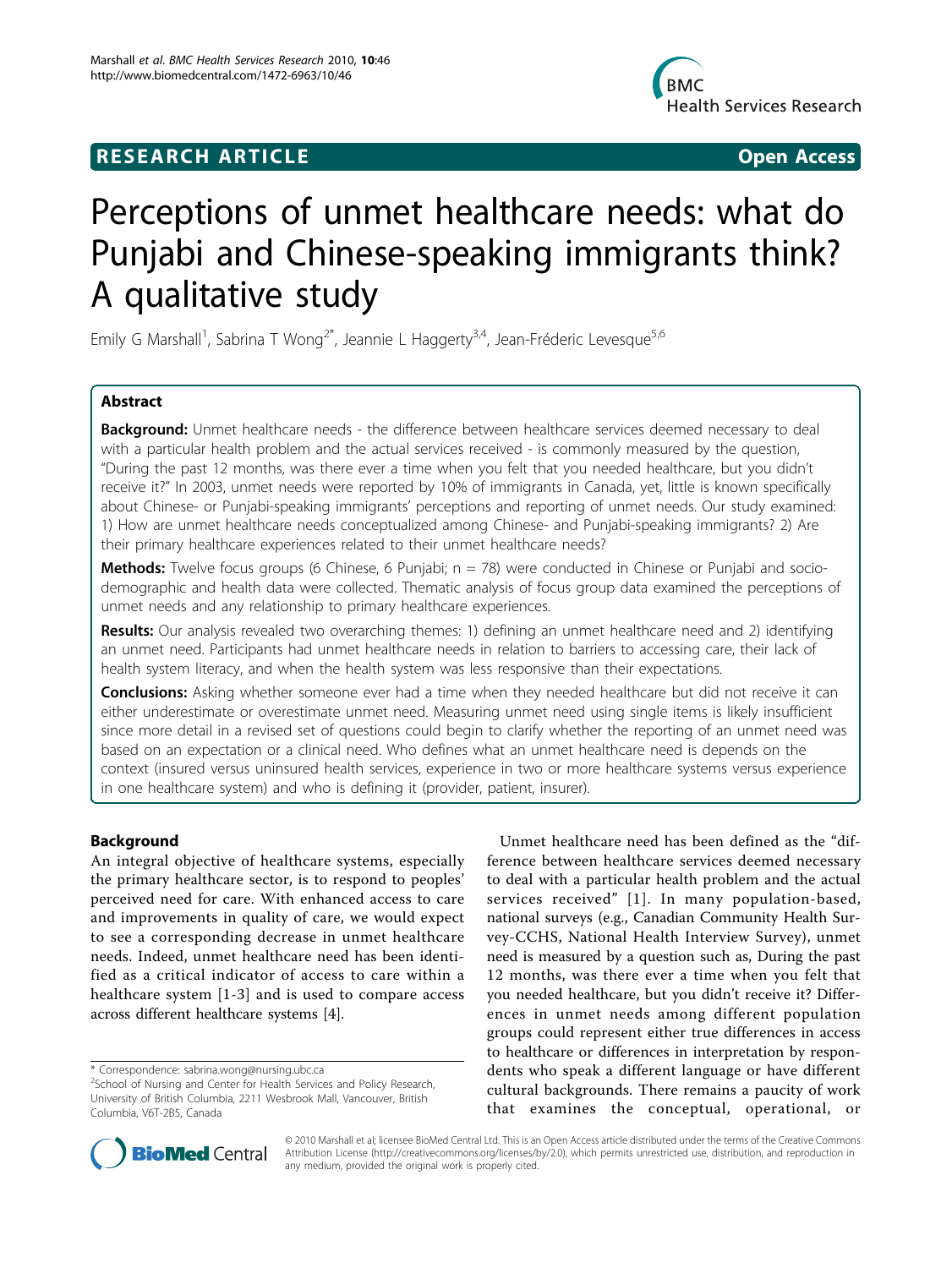psychometric equivalence of items currently measuring unmet health needs in languages other than English. Instruments, and specific items, developed to measure constructs important to the general public may not have conceptual equivalence [[5-9\]](#page-7-0) (e.g., no adequate reflection of unmet needs important to groups who speak little or no English), operational equivalence [[5](#page-7-0),[6](#page-7-0),[9](#page-7-0),[10](#page-7-0)] (e.g., appropriate survey methods including reading level, item format, and instructions), or psychometric equivalence [[5,6,10,11\]](#page-7-0) (e.g., comparable psychometric properties including reliability and validity) in groups who speak English as a second language (ESL). Moreover, without examining the concept of unmet healthcare needs in ESL groups, self-report measures of unmet needs may be inadequate.

In Canada, immigrants are an increasing share of the total population (18.4%) and constitute an increasingly important segment of Canadian society; roughly 58% of immigrants come from Asia [[12](#page-7-0)]. A majority of immigrants (70.2%) in 2006 reported a mother tongue other than the official languages of English or French [[13\]](#page-7-0). The largest proportion of first languages spoken in the home in childhood, among all immigrants, were Chinese (18.6%), followed by Italian (6.6%), Punjabi (5.9%), Spanish (5.8%), German (5.4%), Tagalog (4.8%), and Arabic (4.7%) [\[14](#page-7-0)]. In the Unites States (US), the 2003 Census reported that 11.7% of the US population, or 33.5 million people, were immigrants; one-quarter of immigrants were from Asia, over 50% from Latin America, and 13.7% from Europe [[15](#page-7-0)]. British Columbia is home to the second largest immigrant population in Canada, where 50% of BC immigrants are from Asia and 30% speak Cantonese, 25% speak Punjabi, and10% are not fluent in English [[16](#page-7-0)]. Recent population-based studies in Canada identified that recent immigrants reported more unmet needs for care compared to those that immigrated to Canada more than ten years ago or to people born in Canada [\[17,18\]](#page-7-0).

Currently, there is no standardized translation of selfreported unmet healthcare needs questions in either Chinese or Punjabi. Thus, this indicator of access may be of limited use with these ethnic and mostly immigrant groups. In this paper, we describe work that examines: 1) the conceptualization of unmet healthcare needs among Chinese- and Punjabi-speaking immigrants, and 2) if any primary healthcare experiences are related to their unmet healthcare needs.

## Methods

As part of a larger study examining Chinese- and Punjabi-speaking people's primary healthcare experiences, 12 focus groups, each consisting of six to nine participants, were conducted in Chinese  $(n = 6)$  or Punjabi  $(n = 6)$ = 6). Participants were recruited through community organizations and Gudwaras (Sikh place of worship, referred to as a "Sikh temple"). Leaders of the organizations helped us identify and help recruit potential parti-

cipants. Focus groups were conducted separately by language (Cantonese, Mandarin, Punjabi) in different locations across the Vancouver's lower mainland in British Columbia (BC). Given that healthcare needs and use of care are known to vary, focus groups were conducted by different age groups ( $<$  50 years,  $\ge$  50 years) and gender (men, women). Eligibility criteria included: Cantonese- or Mandarin-speaking Chinese and Punjabispeaking South Asian immigrants, aged 19-90, who had visited their primary healthcare provider at least twice in the past two years. We chose Chinese- and Punjabispeaking immigrants because they represent the largest group of people who speak English as a second language in BC. Upon obtaining informed consent, participants filled out a short survey, in Chinese or Punjabi, about their socio-demographic information, self-reported health, and their recent experiences in using the primary healthcare system, including having any unmet healthcare needs in the past 12 months. All focus groups were taped and each participant received \$15 in appreciation for their time. All procedures were approved by the University of British Columbia's Institutional Review board. Each community organization was given \$75 in appreciation for their help in the recruitment process.

Focus groups were conducted by two trained bilingual and bicultural facilitators (English and Punjabi/Mandarin\Cantonese). Open-ended questions were asked about people's experiences in accessing and using primary healthcare. As part of the interview schedule, questions related to unmet healthcare needs were developed by the research team in consultation with key informant members of the Chinese and Punjabi-speaking communities. Examples of questions include: "What is the first thing you do after deciding that you need healthcare or advice?"; "What are the most important things to take into consideration in choosing this specific provider/place to go for healthcare or advice?"; "During the past 12 months, was there ever a time when you felt that you needed healthcare, but you didn't receive it?" This paper reports on a secondary analysis conducted to examine participants' discussions of unmet healthcare needs within the context of primary healthcare.

Data were transcribed and translated into English by one of the facilitators. Five percent of the English transcripts were randomly chosen to check against the taped focus group, by a different bilingual and bicultural research assistant, for accuracy of words and concepts being discussed in the translation. We found less accuracy in the English translation of the Chinese focus groups since there were two dialects of Chinese,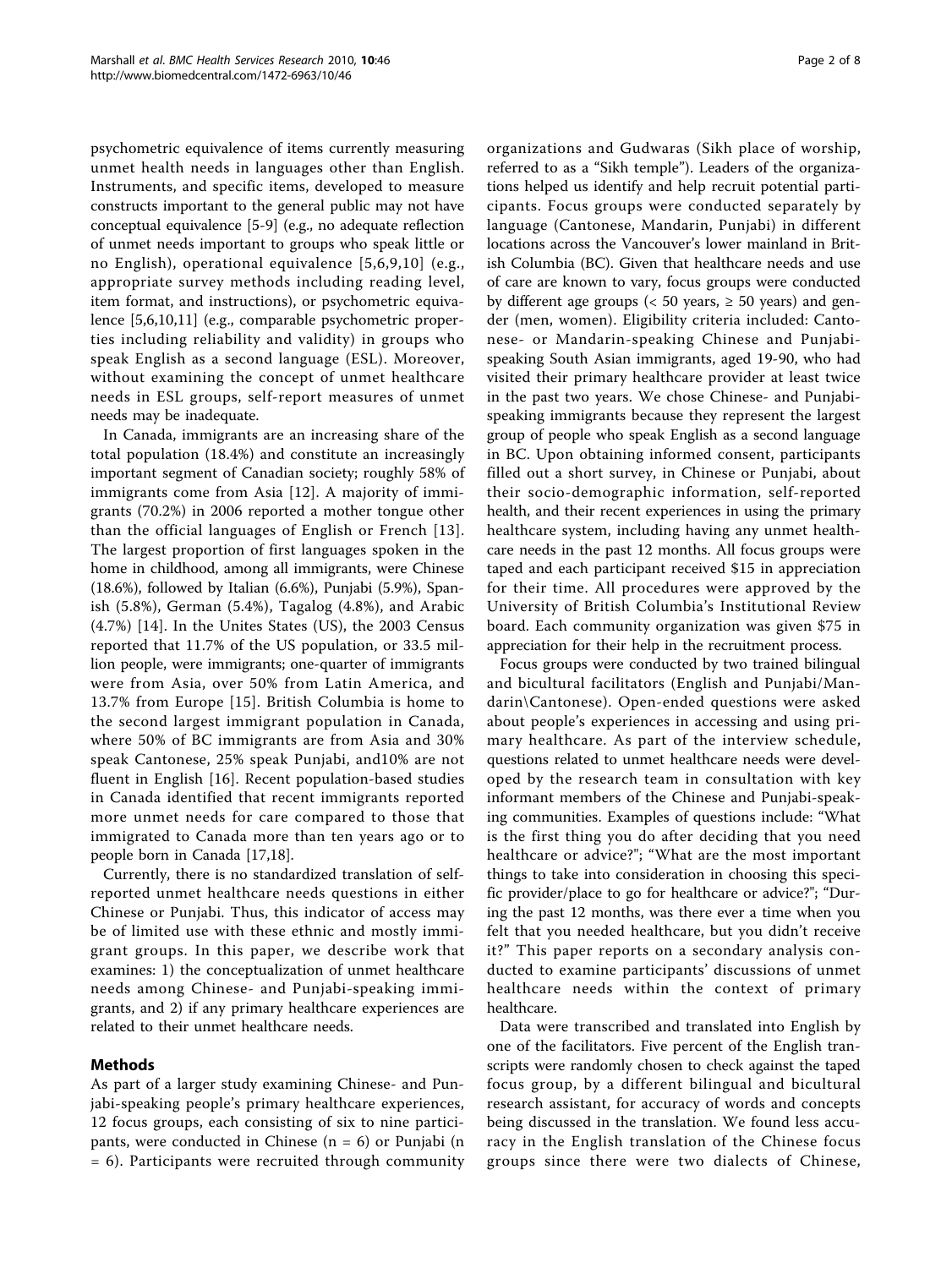Cantonese and Mandarin, used for facilitating the focus groups. Therefore, each Chinese focus group tape and English transcript was double-checked by a bilingual, Cantonese or Mandarin and English-speaking research assistant in their entirety. Once the English-equivalent data were cleaned, we organized it into codes based on an agreed upon coding scheme. All transcripts were coded by at least two members of the team. A qualitative software program, ATLAS.TI, was used to organize the coded data across all participants.

We used thematic analysis and a phenomenologic approach for our methodological framework. Phenomenology is a philosophy and a method through which we examined participants' primary healthcare experiences and how these experiences related to the phenomenon of unmet healthcare need [\[19\]](#page-7-0). Initial data analysis involved immersion in the data as a whole [\[20](#page-7-0)], so transcripts of focus groups were reviewed by all members of the team in their entirety and discussed. Meaning of sentences and experiences were considered in relation to the complete transcript. Then a disciplined and systematic search was used to identify themes [[20\]](#page-7-0). Thematic analysis, a method for identifying, analyzing and reporting patterns or themes within data [\[21\]](#page-7-0) was used to illuminate experiences of unmet health care needs.

## Results

Seventy-eight people participated in one of the twelve focus groups. Focus group participant's characteristics are shown in Table [1.](#page-3-0) For descriptive purposes, the data are shown by language and age group, as well as the total. Most participants (83%) were married, had a diploma or degree (51%), and 42% reported having a household income between \$20,000 and \$49,999; onethird were employed full-time (Table [1](#page-3-0)). Chinese participants were less likely than Punjabi counterparts to have chronic conditions (41% vs. 73%) and more likely to report being in excellent, very good, or good health (79% vs. 69%).

Almost all participants (95%) reported having a regular primary healthcare doctor, three-quarters see a doctor who speaks their native language and all participants reported being only somewhat proficient in English. Thirty-two people had been in Canada for less than 10 years and only five people reported on the survey having any unmet healthcare needs over the previous 12 months (data not shown).

Thematic analysis revealed two overarching themes: 1) defining an unmet healthcare need and 2) identifying an unmet need. Participants had unmet healthcare needs in relation to barriers to accessing care, their lack of health system literacy, and when the health system was less responsive than their expectations.

## Defining an Unmet healthcare need

Even though only five participants reported having an unmet need on the short questionnaire, more than onethird of focus group participants expressed an unmet need during the discussion. Defining unmet healthcare needs was complex for participants. While some participants were confident they had no unmet healthcare needs, others raised the question of who should identify whether an unmet need has occurred. In particular, participants wrestled with the notion that an unmet need for healthcare could be defined as not having access to existing or offered services, as well as not having access to services which are not covered by insurance benefits or publicly-funded systems. This aspect of unmet needs relates to definitions that people make of what constitutes the services one is expecting to be offered and highlights the fact that people coming from diverse cultural and socioeconomic backgrounds also have very diverse previous experiences and perceptions about the range and types of services that they expected to be available. This can impact on the declaration of unmet needs for care. For example, many participants talked about services they thought they needed but were not available through the Canadian healthcare system:

"Every time when I go back to China, I must do a whole body check-up, because you can't have it here. They don't allow you to do that, except [when] you really have a problem." (Mandarin-speaking woman, < 50 years)

Speaking only Chinese or Punjabi, in part, compounds their understanding and reporting of unmet healthcare need. As two Chinese-speaking women point out, not knowing what primary healthcare services are available or the meanings of medical terminology can affect whether they report unmet needs:

"It would be convenient [having the written information available in Chinese/Punjabi], we could understand more because sometimes when you read them [health-related brochures] in English, you really don't know what they mean, particularly the medical information. The medical terminology is very hard, such as the terms of diseases or [medical] treatments. You have to look them up in the dictionary. Sometimes we just don't bother and end without knowing the meanings." (Mandarin-speaking women, < 50 years) "Language is a very big barrier for us Chinese. Plus, we are not doctors, of course we don't know those medical terminologies. So we really don't know what benefits that the healthcare system provides to us. We hear of some here or some there. It's not complete. It would be helpful if we are provided the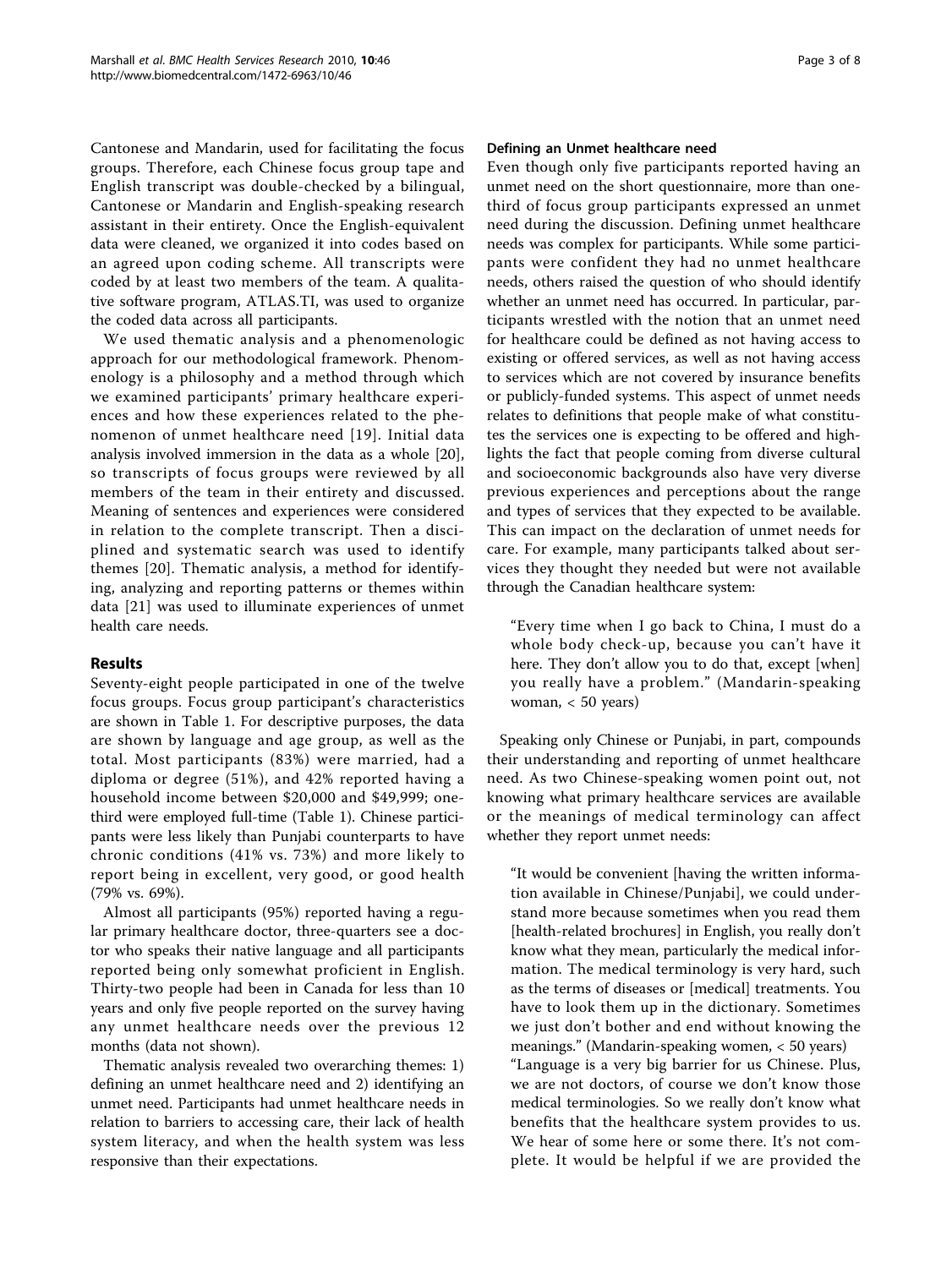#### <span id="page-3-0"></span>Table 1 Chinese and Punjabi Focus Group Participant Characteristics

| Characteristic                                         | Language              |                       | <b>Age Groups</b>        |                          | Total ( $n = 78$ ) |
|--------------------------------------------------------|-----------------------|-----------------------|--------------------------|--------------------------|--------------------|
|                                                        | Punjabi<br>$(n = 45)$ | Chinese<br>$(n = 33)$ | $< 50$ yrs<br>$(n = 39)$ | $50 + yrs$<br>$(n = 39)$ |                    |
| Gender (%)                                             |                       |                       |                          |                          |                    |
| Male                                                   | 46                    | 54                    | 49                       | 51                       | 50                 |
| Marital Status (%)                                     |                       |                       |                          |                          |                    |
| Married/Living with a Partner                          | 84                    | 83                    | 82                       | 85                       | 83                 |
| Education (%)                                          |                       |                       |                          |                          |                    |
| Less than grade 12                                     | 32                    | $\overline{7}$        | 8                        | 31                       | 19                 |
| Grade 12 o GED                                         | 5                     | 20                    | $\overline{0}$           | 26                       | 13                 |
| Some post-Sec/College                                  | 16                    | 17                    | 28                       | 5                        | 17                 |
| Diploma/Degree                                         | 46                    | 56                    | 64                       | 39                       | 51                 |
| Income (%)                                             |                       |                       |                          |                          |                    |
| $<$ \$20,000                                           | 28                    | 23                    | $\overline{7}$           | 45                       | 26                 |
| \$20,000 - \$49,999                                    | 36                    | 50                    | 51                       | 32                       | 42                 |
| \$50,000 - \$79,999                                    | 33                    | 23                    | 37                       | 19                       | 29                 |
| \$80,000 and above                                     | 3                     | $\overline{3}$        | 3                        | 3                        | 3                  |
| Work Status (%)                                        |                       |                       |                          |                          |                    |
| Full-time                                              | 35                    | 32                    | 54                       | 13                       | 33                 |
| Part-time                                              | 14                    | 5                     | 10                       | 8                        | 9                  |
| Not employed (student, retired, disability, homemaker) | 46                    | 61                    | 31                       | 77                       | 54                 |
| Other                                                  | 5                     | $\overline{2}$        | 5                        | 3                        | $\overline{4}$     |
| Language*                                              |                       |                       |                          |                          |                    |
| English-language speaking abilities(1-4)               |                       |                       |                          |                          |                    |
| Mean (SD)                                              | 2.73(1.12)            | 2.50(0.62)            | 2.97(0.73)               | 2.24(0.96)               | 2.62(0.92)         |
| Has a Regular provider (%)                             |                       |                       |                          |                          |                    |
| Yes                                                    | 92                    | 98                    | 92                       | 97                       | 95                 |
| Doctor speaks native language (%)                      |                       |                       |                          |                          |                    |
| Yes                                                    | 74                    | 81                    | 84                       | 71                       | 78                 |
| Don't know                                             | 26                    | 3                     | 13                       | 14                       | 13                 |
| Health Status (%)                                      |                       |                       |                          |                          |                    |
| Excellent/Very good/Good                               | 69                    | 79                    | 87                       | 59                       | 73                 |
| Fair/Poor                                              | 31                    | 21                    | 13                       | 41                       | 27                 |
| Chronic Condition (%)                                  |                       |                       |                          |                          |                    |
| No chronic condition                                   | 27                    | 59                    | 67                       | 21                       | 44                 |
| 1 chronic condition                                    | 30                    | 34                    | 28                       | 36                       | 32                 |
| 2 chronic condition                                    | 27                    | $\overline{2}$        | $\mathbf{3}$             | 26                       | 14                 |
| 3 and more                                             | 16                    | 5                     | 3                        | 18                       | 10                 |

\*Note. Response categories were: very well, well, not well, not at all. A higher score = more of the concept.

information in Chinese that systematically tells us the services we can enjoy and those we are not entitled. Since the information we hear from others are not in details and not official." (Cantonese-speaking woman, < 50 years)

#### Identifying Unmet healthcare needs?

Participants' discussions brought into question what should be considered an unmet healthcare needs within the context of primary healthcare. Some participants reported foregoing certain healthcare services, such as

dental care and speech therapy services because they were too expensive. The acceptability of paying for certain services influences people's identification of an unmet need for care. When people receive services (the need has been met) but have to pay out-of-pocket, unmet needs are identified based on what they expect from the health service delivery system. Participants made tradeoffs between an unmet need and paying outof-pocket for health services:

"I have seen that there is a great demand for a speech therapist, but because they are so expensive,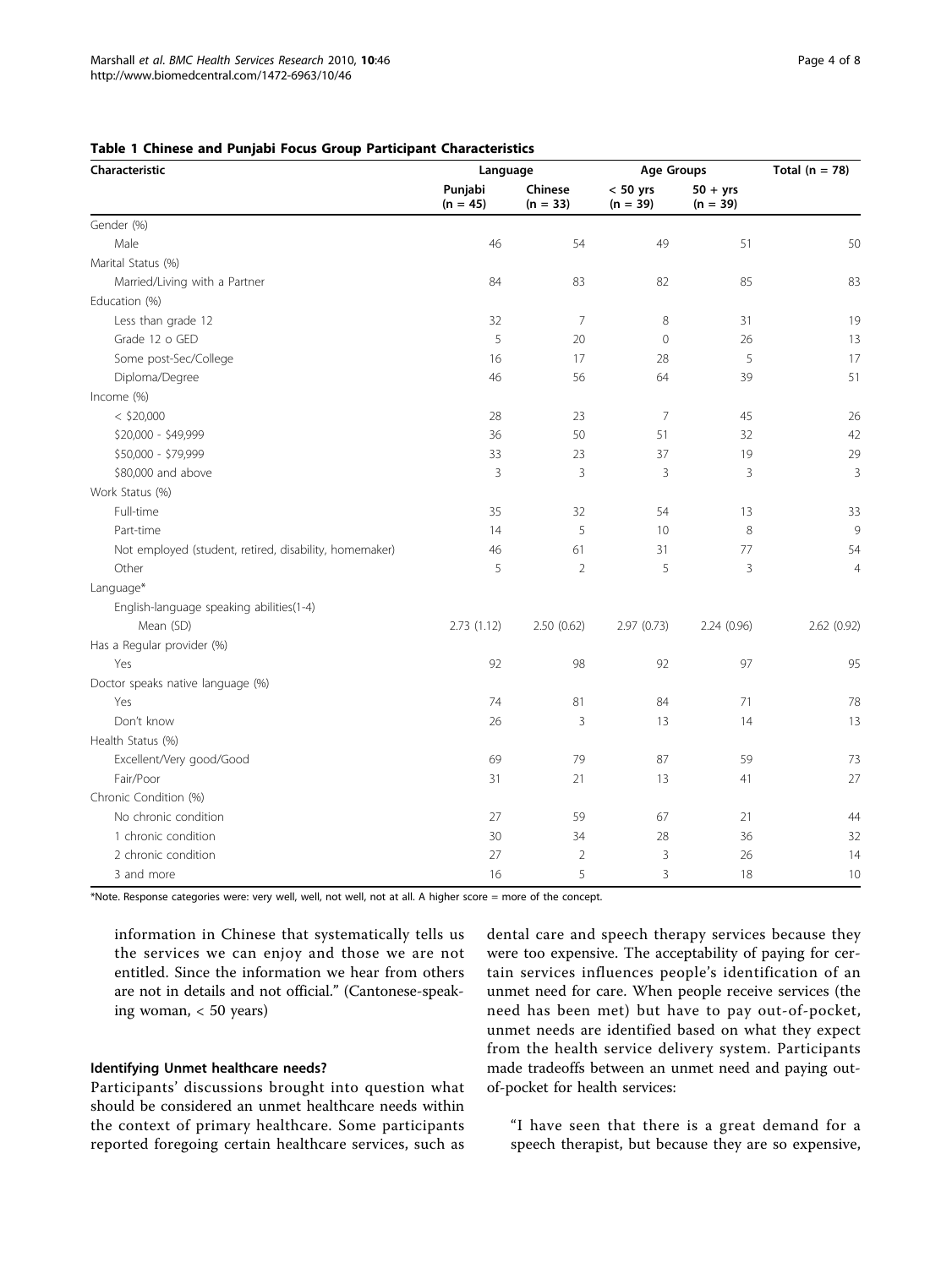most people do not go to them. They take \$75 for each appointment; most people do not go, as it is very expensive." (Punjabi-speaking woman, < 50 years)

"He/she (the dentist) said that you have two teeth with cavities, and you have gingivitis as well. I'll make a treatment plan for you. The total will be more than two thousand [dollars], almost three thousand. The dentist talked about the medical insurance and said I need to pay half of the price. But still it's very expensive, so I gave up the plan." (Mandarin-speaking woman, < 50 years)

"I feel many times I can't get what I request. For example, I don't have diabetes, but I want to check. But the basic MSP [medical services plan] does not cover this. So even if I'm willing to pay for the test, they still can't accept me." (Cantonese-speaking man,  $\geq 50$  years) Some experiences with the primary healthcare system (PHC) were closely linked with discussions of unmet needs, including: accessibility, health system literacy, and responsiveness of the PHC system.

## Accessibility

Participants discussed unmet healthcare needs as related to a variety of dimensions of accessibility including: a lack of choice in the gender of a provider, particularly for women preferring to have a female physician or a lack of a primary healthcare provider who was accepting new patients and speaks the patient's language. This highlights that their preferences for what constitutes an appropriate response to one's needs could also determine the occurrence of unmet needs. In some cases, women chose to forego cervical cancer screening because they did not feel comfortable with their male doctor providing this service:

"I haven't done my gynaecological screenings for a couple of years, because he's a male doctor. I've never requested him to do the gynaecological screening for me. I always do the screening when I go back to China and I pay for it." (Mandarin-speaking woman, < 50 years)

"I had a problem, I went to a doctor, he had to see me from above my waist......my body, my daughter had gone with me, I said to my daughter that if you will get me checked by a lady doctor, then you take me in, otherwise no. And then the doctor came, and I said in front of him, that I will not show myself to him at all." (Punjabi-speaking woman, < 50 years)

Another dimension of accessibility is seeing a doctor who is bilingual in English and Chinese or Punjabi. Participants likely have language barriers because many could not read or write in English for the purpose of a medical visit and that they would wait to see their

doctor, who spoke their language. Indeed, they experienced wait times in order to see their Chinese- or Punjabi-speaking doctor:

"The time when you need care, if you don't get the appointment at that time, then you can't go to the doctor. The doctor says come after 3 days or 4 days. I don't have time to make an appointment [3 or 4 days later].

This is a difficulty." (Punjabi-speaking man,  $\geq 50$  years)

## Health system literacy

Knowing how to use the primary healthcare system and what resources are freely available was also discussed in relation to unmet healthcare need. Lack of knowledge about health systems organizations and services related to the immigration process can also impact on unmet needs for care. Some had limited knowledge on how to get needed healthcare services and what services are available to them (particularly those covered under the universal healthcare plan):

"They (patients) should know which medicines are free for them, which services are free and till what age. These things should be told to new immigrants, because they do not know these things, and it is hard for them when they come all by themselves [to another country] with their families. There should be some classes and workshops so that they can get information." (Punjabi-speaking woman, < 50 years) "I think doctors, particularly for us new immigrants, like what they mentioned, since we didn't grow up here, the family doctors, now that they are called "family" doctors, they should tell us when we first see them which services they can offer us. Otherwise we won't know which problems we should seek help from them, doctors or nurses. They should tell us which problems, for example, when you have mental problems, you should see...It is the first time for me to know that you should see your family doctor for it. I don't know it. I don't know when I should go to see him (family doctor) and when I shouldn't. I don't know in which circumstances I could be referred to a specialist. I don't know these at all." (Mandarin-speaking woman, < 50)

All participants were immigrants who were most familiar with using their home country's (India or China) health system. Less familiarity with the Canadian healthcare system (e.g., primary healthcare is typically the first contact with the healthcare system) was a source of concern for participants. Differing expectations for health service delivery was discussed in the context of not being able to obtain "immediate care" and having to "wait" for care: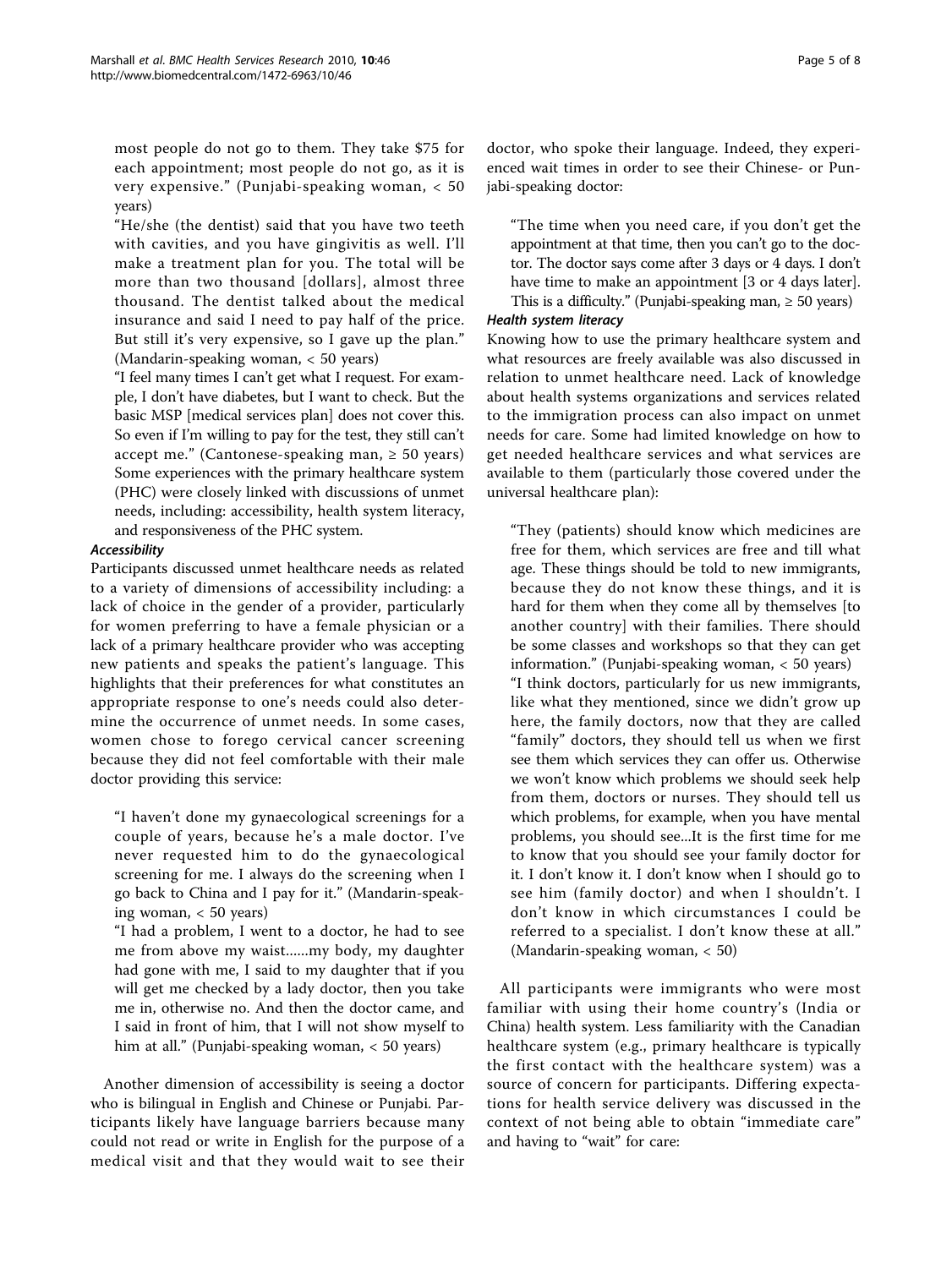"We know if we went to the hospital (in China), we went to the emergency room, we would be treated immediately by vein injection, dropping or whatever. They would treat you in a way that you could see the immediate effects, so you would have a peace of mind. But here, it takes time no matter whether you have to experience the emotional distress. You have to take Tylenol or whatever first for three days, even though sometimes you know very well that Tylenol won't help. That makes you worried because you know Tylenol won't work, so why don't you control the problem with a method that works in the first place?" (Mandarin-speaking woman, < 50 years)

#### Responsiveness

Some of the structural constraints on how primary healthcare is delivered in a fee-for-service (FFS) model created more risks for unmet healthcare need. Despite language concordance between the family doctor and participants, there was discussion across the focus groups on how the system was not responsive to their needs because of limited consultation time with the family doctor. In the FFS system, primary healthcare visits have been limited to a maximum of 15 minutes with the time per visit per patient varying based on the provider's assessment of the health issue:

"The doctor was very bad because when we went to see her, she gave us a very short time. For example, she would stop us if we wanted to ask her a tiny bit more question. Can't ask. When the reports of the lab tests came, and when we wanted to know a bit more about why the results were like that, she didn't want to answer." (Mandarin-speaking woman, < 50 years)

Moreover, there are no standard guidelines or best practices that define how a provider should be responsive to patients:

"I have left so many messages for the family doctor, but she has not called me back even once till now. I wanted to get some further information on how I can get home support. We are tax payers and we hear that home support people come and take care of the old people, but I don't know who can arrange this for us." (Punjabi-speaking woman,  $<$  50 years)

Although most participants had a regular provider who could speak their native language (Chinese or Punjabi), participants discussed having unmet needs outside of regular office hours with other doctors:

"In India, if we see the system, whenever we need any facility, whenever we need the doctor, we can go to him at midnight also. There is 24 hour service there. But here we don't get that service. Here there are only very limited hours of service. On Saturdays and Sundays we can't get the [Punjabi-speaking] doctors, but in India the doctor is available to us all the time." (Punjabi-speaking man,  $\geq 50$  years)

## **Discussion**

Asking patients about unmet healthcare needs is complex. The analysis presented here suggests two issues in need of further consideration. First, measuring unmet healthcare needs using single items is likely insufficient since more detail in a revised set of questions could begin to clarify whether the reporting of an unmet need was based on an expectation or a clinical need. Simply asking whether someone ever had a time when they needed healthcare but did not receive it could underestimate unmet need. These results suggest that who defines what an unmet healthcare need is depends on the context (insured versus uninsured health services) and who is defining it (provider, patient, insurer). Using the current unmet needs question, "During the past 12 months, was there ever a time when you felt that you needed healthcare, but you didn't receive it?" [[14\]](#page-7-0) may not, by itself, be a valid indicator of unmet need. Given that large surveys may only have space for a single question about the presence of unmet healthcare needs, one alternative would be to conduct analyses that take into account language spoken at home, recency of immigration, and ethnicity. Another alternative would be to use an index reflecting different types of health needs, which may help people differentiate between their expectations and their health needs. A multidimensional measure could provide more information on the types of health needs that can be met by health plans. For example, Katz and colleagues [[22](#page-7-0)] measured different types of unmet needs. Unmet need for home healthcare was defined as needing the service in the previous six months but not having received help at home (with medical problems, personal care, house-keeping, or other services) during the same period. Unmet need for emotional counselling was defined as needing the service in the previous 6 months but not having seen a mental health provider, attended a support group, or seen a spiritual care provider (e.g., minister) during the same period [\[22\]](#page-7-0).

This study adds value to what is known about measuring unmet needs. How unmet healthcare needs is conceptualized and who defines if the need is unmet (e.g., patient, provider, parent) warrants further investigation. Chinese- and Punjabi-speaking participants, in particular, have challenges in understanding what unmet healthcare needs are or how they should be defined. Asking for a self-report of unmet healthcare need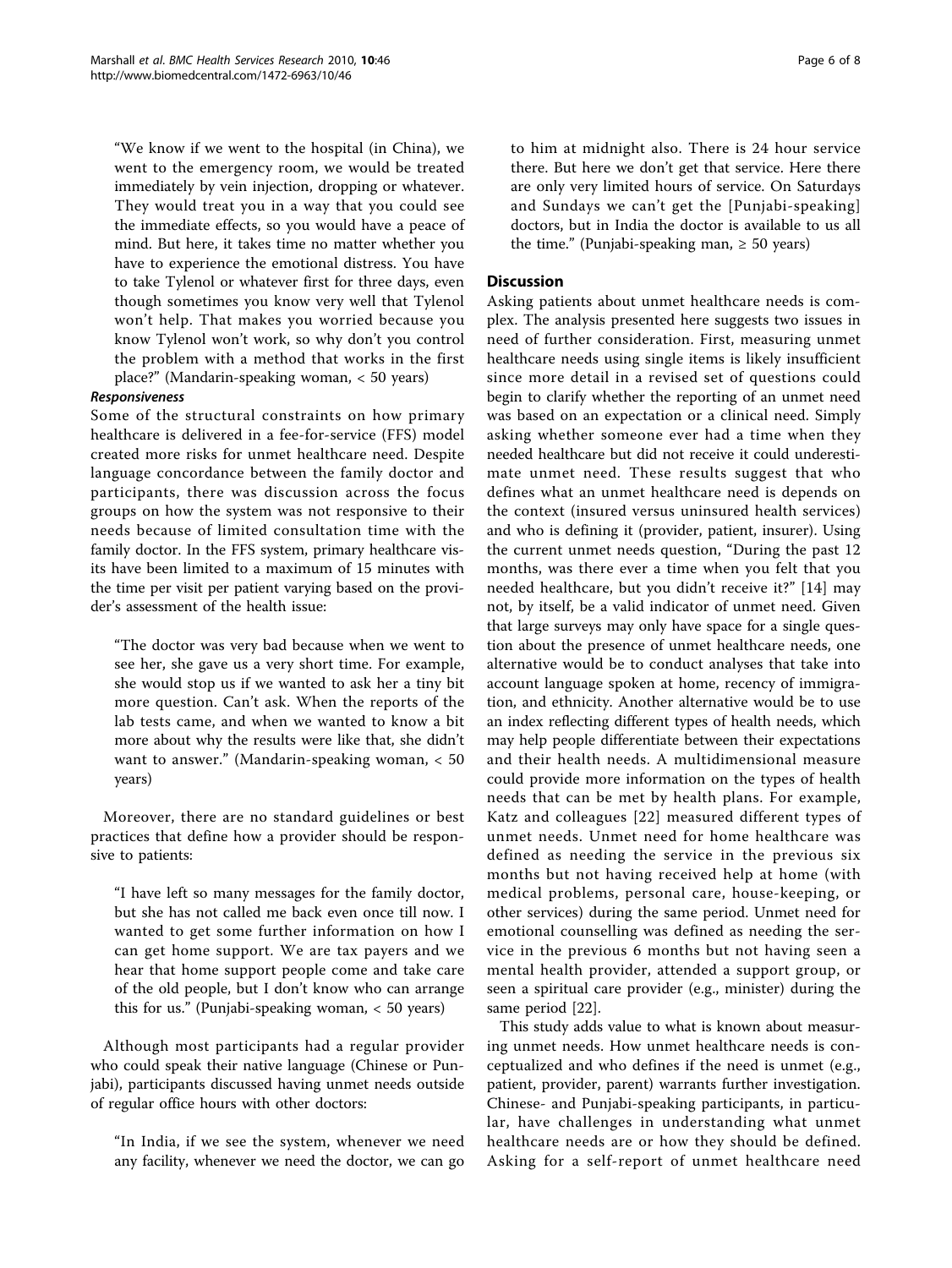requires more explanation of what should be considered an unmet need and whether self-report methods are complementary to other methods in measuring unmet need such as provider reported unmet needs of patients or whether people received services based on clinical guidelines. In addition, collecting information about what people expect from the publicly insured healthcare system and what is considered uninsured services could help in understanding the impact that expectations might have on the reporting of unmet needs for care. Patients often have specific expectations of their healthcare visit and of the healthcare system [[23](#page-7-0)]. Moreover, more work needs to be done in developing reliable and valid measures that can examine the strength of the relationships between unmet need, individuals' expectations of their health visits, and utilization of primary healthcare.

Second, experiences with a different healthcare system can create different expectations for the types of healthcare services available and how people can access these services. In British Columbia (BC), Canada, primary healthcare provides a range of services and is the place of first contact with the healthcare system for most people. In other countries such as China, primary healthcare is not necessarily the place of first contact care. People can directly access specialists. Moreover, all participants were immigrants who had varying degrees of familiarity with the BC health system. What was once a service available in their country of origin (e.g., full body check) was not available in BC and therefore, had become an unmet healthcare need. Clearly, being able to identify what healthcare service is needed affects whether people will report an unmet need.

Self-reporting of unmet healthcare needs is dependent on types of services (e.g., insured versus uninsured services), individual preferences, responsiveness of the healthcare system (e.g., hours of operation), and an individual's characteristics (e.g., language) [[24,25](#page-7-0)]. Notably, people who are willing to pay out-of-pocket for uninsured services may not report unmet needs if they can obtain the service privately or in a different country such as China or India.

These insights should be considered in the light of the study limitations. As with single methodological approaches using a qualitative approach, the goal is to reach representative credibility [[26\]](#page-7-0). While these results are internally valid to this study, triangulation of using mixed-method approaches are needed to enhance our knowledge about how to measure unmet healthcare needs across groups who speak English as a second language. Notably, the use of two distinct cultural and linguistic groups allowed us to identify themes applicable to both groups. Using focus groups may not have allowed for the depth of discussion that occurs with individual interviews. However, interactions with other participants can trigger memories and broadens the scope of experience that can be explored. A quantitative psychometric analysis could begin teasing apart whether the single unmet healthcare need question works differently across language groups or ethnicity. Finally, we examined the concept of unmet healthcare needs among those people who had access and had visited their primary healthcare provider at least two times in the past two years. More work is needed in understanding unmet health care needs from those who do not have a usual source of care or have not accessed primary healthcare services recently.

## Conclusions

Despite these limitations, this is the first report that we know of to examine unmet healthcare needs in Chineseand Punjabi-speaking immigrants and it provides information on how we can move forward in more clearly defining what is meant by unmet healthcare needs in primary healthcare. These results suggest that the concept of unmet healthcare needs is multidimensional depending on who is defining what healthcare need has gone unmet [[27](#page-7-0)], and recall bias [[28](#page-7-0)]. Self-reported levels of unmet healthcare need are likely to elicit the most important or most bothersome memories. Therefore, using a single question should be considered a partial assessment of unmet healthcare needs. More work is needed to examine the extent to which a single question adequately captures unmet healthcare needs since it could either underestimate or overestimate the proportion of respondents who experience difficulty obtaining needed services. Unmet healthcare need, defined from a patients' view is a partial reflection one's ability to identify a health need, access the appropriate services, expectations of available services, and prior experiences using the healthcare system. Finally, English-language ability and immigration and use of a different healthcare system appear to be factors that influence the reporting of unmet healthcare needs within the context of primary healthcare.

#### Acknowledgements

The authors thank our many research assistants and the men and women who participated in this study. We also especially acknowledge the support of Weihong Chen, Anureet Brar, Albert Wu and Sitaram Saroa in facilitating collection of data. This study was supported by the Canadian Institutes for Health Research. Dr. Marshall was a post-doctoral fellow at the University of British Columbia during the time of the data collection and analysis for this manuscript. Dr. Wong was supported by a Michael Smith Scholar Award (CI-SCH-051) and a CIHR New Investigator Award. Dr. Haggerty was supported by the Canadian Institutes for Health Research and the Université de Sherbrooke as a Canada Research Chair.

#### Author details

<sup>1</sup>Department of Family Medicine, Dalhousie University, 5909 Veteran's Memorial Lane, Halifax, Nova Scotia, B3H 4H7, Canada. <sup>2</sup>School of Nursing